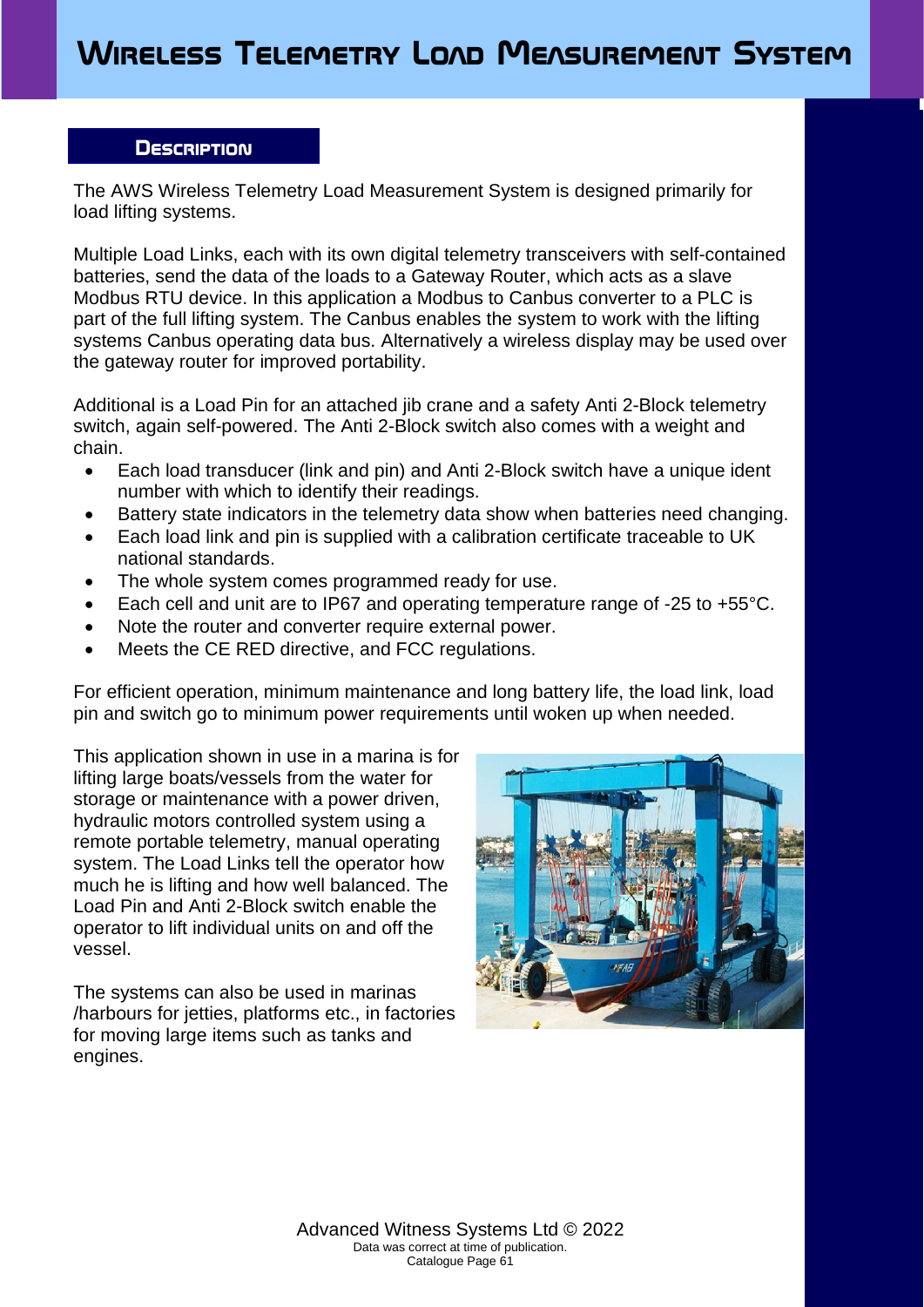#### **These are the parts for the system:**

#### **Telemetry Load Link**

- Range 5 to 250 Tonne
- Transmission Distance up to 200m
- For use with standard shackles
- 5 Step Linearisation
- Auto Power Down
- Sealed to IP67

For more information, please see the Telemetry Load Link Datasheet.

### **Telemetry Load Pin**

- Strain Gauged Internally
- Capacity 25 Te
- 5 Step Linearisation
- Auto Power Down
- Transmission Distance up to 200m
- Sealed to IP67

For more information, please see the Telemetry Load Pin Datasheet.

### **Telemetry Anti 2-Block**

- Fully weatherproof
- Fail safe operation
- 5 & 10kg bob-weight options
- ATEX version available
- Auto power down
- Transmission distance up to 200m

For more information, please see the Telemetry Anti 2-Block Datasheet.

### **GATEWAY ROUTER**

- Communicates with all other telemetry modules
- Acts as a Modbus Slave device, storing module readings & status' in read-only registers
- Controls wakeup and sleep of all modules on its network
- Networks can be set up with unique keys, ensuring no clash between nearby operating networks.
- Can be used to control and alarm lifting actuators, engine control generators and pump.

#### Advanced Witness Systems Ltd © 2022

**Supplier information**

| <b>MANUFACTURER INFORMATION</b> |
|---------------------------------|
| Advanced Witness Systems Ltd    |
| Unit 8                          |
| <b>Beaumont business Centre</b> |
| <b>Beaumont Close</b>           |
| <b>Banbury</b>                  |
| <b>OX16 1TN</b>                 |
| Tel: +44 (0)1295 266939         |
| Email: sales@awstorque.co.uk    |